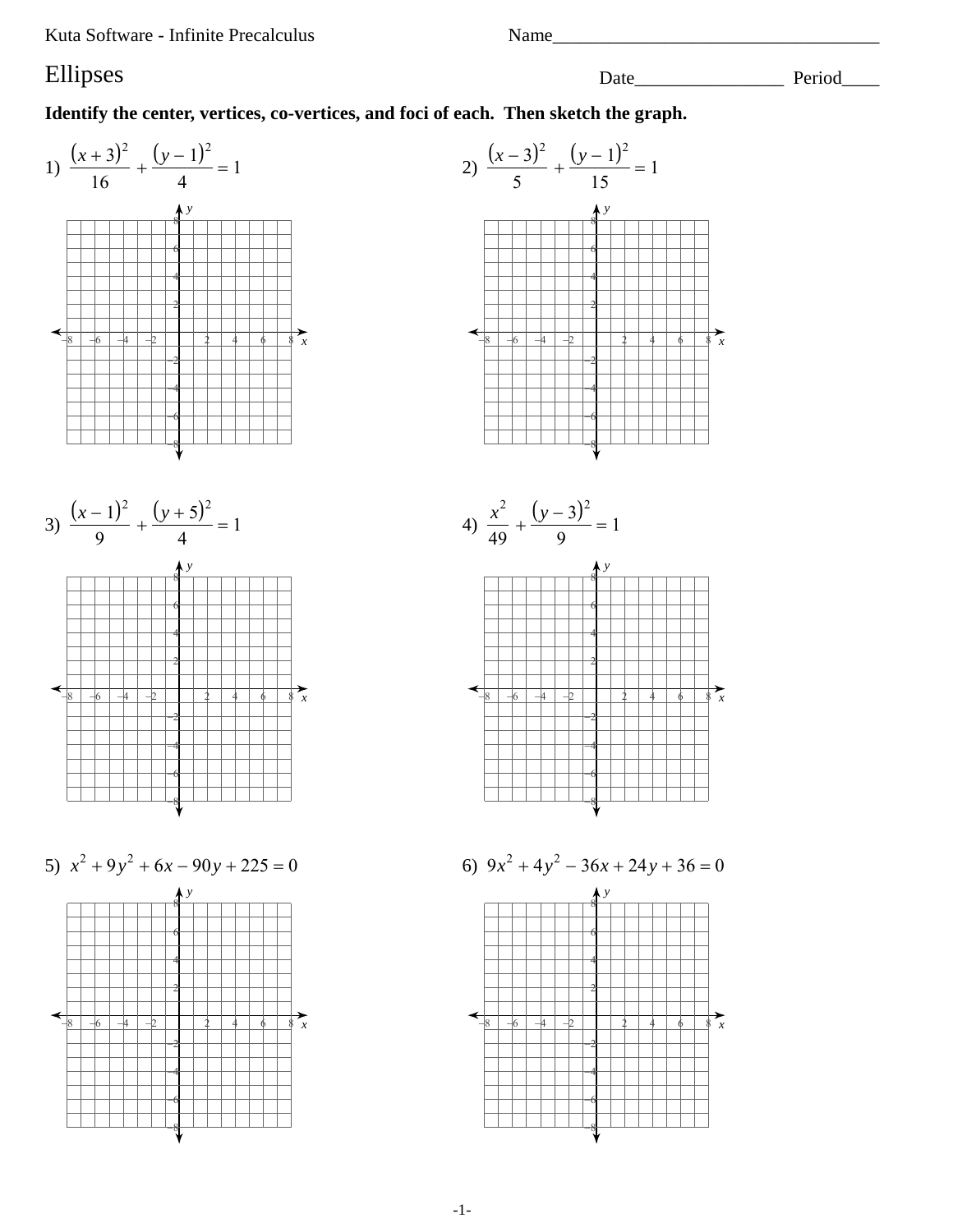**Identify the center, vertices, co-vertices, foci, length of the major axis, length of the minor axis, length of the latus rectum, and eccentricity of each.**

7) 
$$
3x^2 + 35y^2 - 60x + 140y - 85 = 0
$$
  
8)  $36x^2 + 5y^2 - 90y - 495 = 0$ 

**Use the information provided to write the standard form equation of each ellipse.**

9) Vertices:  $(6, -6)$ ,  $(-10, -6)$ Foci:  $(-2 + 2\sqrt{7}, -6), (-2 - 2\sqrt{7}, -6)$  10) Vertices:  $(13, 9)$ ,  $(-3, 9)$ Foci:  $(5 + 2\sqrt{7}, 9)$ ,  $(5 - 2\sqrt{7}, 9)$ 

11) Vertices: 
$$
(5, 9)
$$
,  $(-13, 9)$   
Co-vertices:  $(-4, 14)$ ,  $(-4, 4)$   
12) Foci:  $(3, 10 + \sqrt{105})$ ,  $(3, 10 - \sqrt{105})$   
Co-vertices:  $(11, 10)$ ,  $(-5, 10)$ 

13) Foci: 
$$
\left(\frac{4\sqrt{35+7}}{2}, \frac{3}{2}\right), \left(\frac{-4\sqrt{35+7}}{2}, \frac{3}{2}\right)
$$
  
Endpoints of minor axis:  $\left(\frac{7}{2}, \frac{7}{2}\right), \left(\frac{7}{2}, -\frac{1}{2}\right)$ 

14) Center:  $(-8, 5)$ Vertex:  $(-8, 15)$ Focus:  $(-8, 5 + \sqrt{51})$ 

15) Endpoints of major axis:  $(-4, -6), (-16, -6)$ 

> Endpoints of minor axis:  $(-10, -2), (-10, -10)$

16) Eccentricity =  $\frac{\sqrt{15}}{1}$ 4 Center:  $(-5, 5)$ Co-vertex:  $(-8, 5)$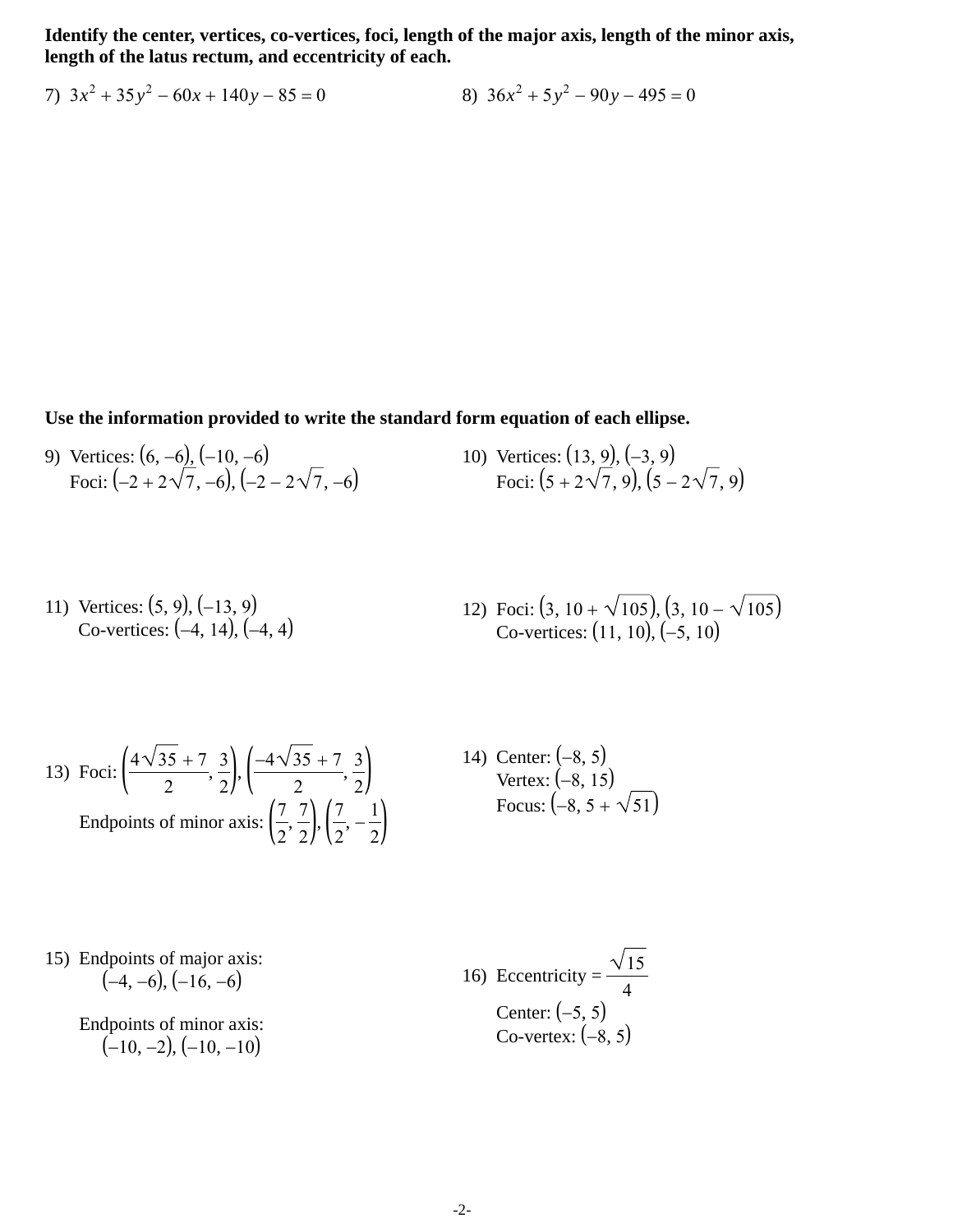Kuta Software - Infinite Precalculus

Name

Date Period

## Ellipses

Identify the center, vertices, co-vertices, and foci of each. Then sketch the graph.



 $-1-$